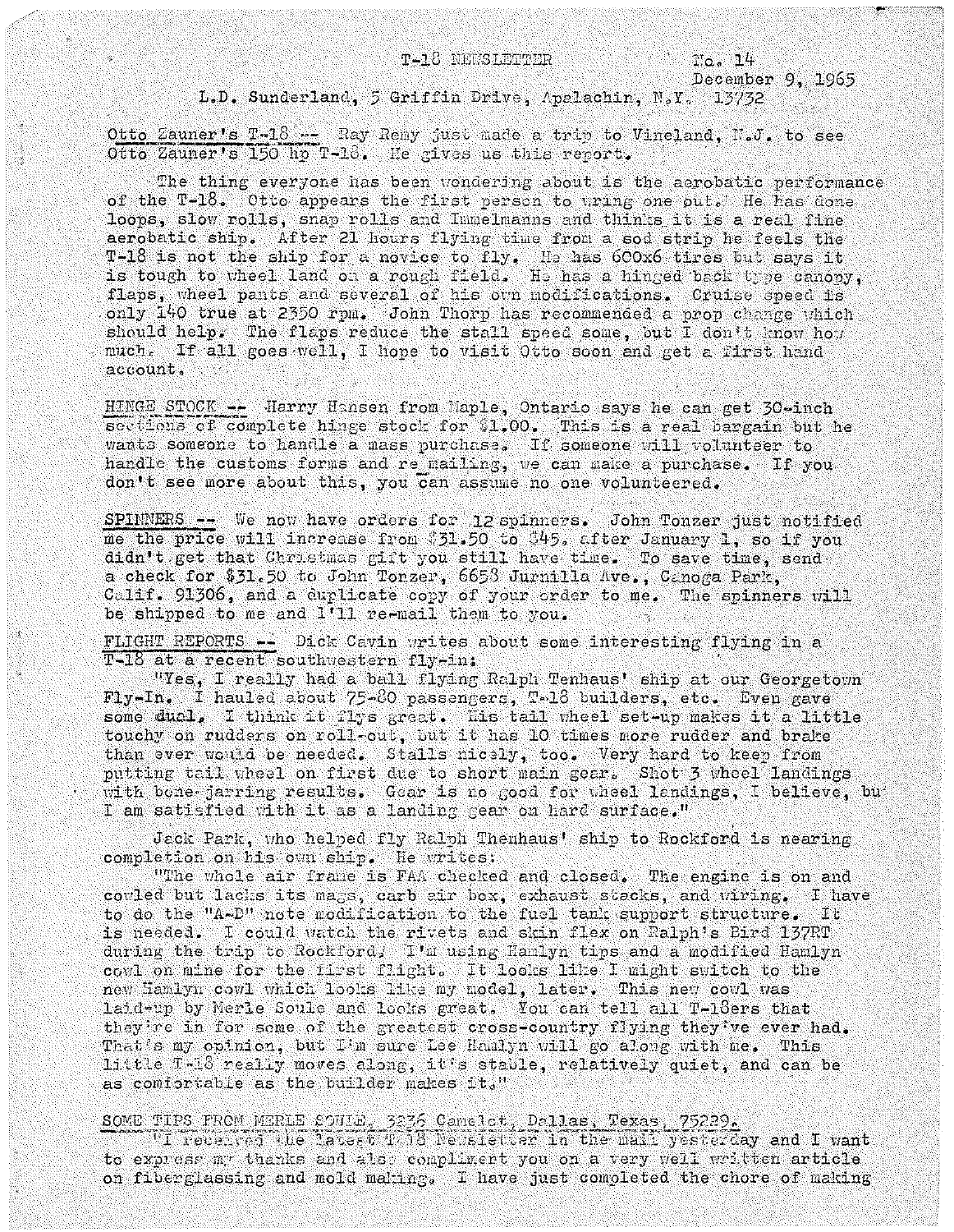the HT as necessary for alignment.

f. Sight down the leading edge and if ok, a few wisely spaced rivets will lock the skin in place.

 $-5-$ 



 $g$ . A simple template can be made for accurately scribing the 4 lines on the HT tube. To make, scribe a vertical and horizontal line on a 4" sq. piece of 0.025" aluminum and cut a 2" hole out of the center.

h. To make sure the first scribe line on the HT tube is square. lay the tube and a piece of angle on a flat surface and scribe while clamped together.

1. To make certain HT ribs are attached accurately (nose and main alignment), make a wrap around of 025 for the beam and scribe a circle.

 $\leq$  Scribe for rib placement

Vert. Fin  $A \in SY$ . --

a. Level the plane at WL42 (cockpit area).

b. Attach vert. fin beam with cap screws making sure alignment is correct using a plumb bob.

 $0.025$ 

c. Attach lower fin rib to vert beam and fwd mount bracked.

d. Attach other ribs to rear beam - make sure all have scribe lines for rivet holes.

e. bend skin and cleco to bottom fin rib.

f. Attach a ruler to the top rib with the ruler sticking fwd about 30" attach a plum bob to intersect at bld,

Tuist fin accordingly and spot some rivets in rear beam to lock  $5$ in place.

h. Blind drill rest of holes, trim and rivet in place.

Spotting some rivets to Ruler the rear TE skin  $\rightarrow$ 2-String and beam locks the Small nut two in place and BLO aligned right Vert fin $|$ 

Assembly of main wing (outbd and inbd) will be accomplished in the same manner as the HT. This will eliminate all of the twist that has occured on the 3 planes now flying.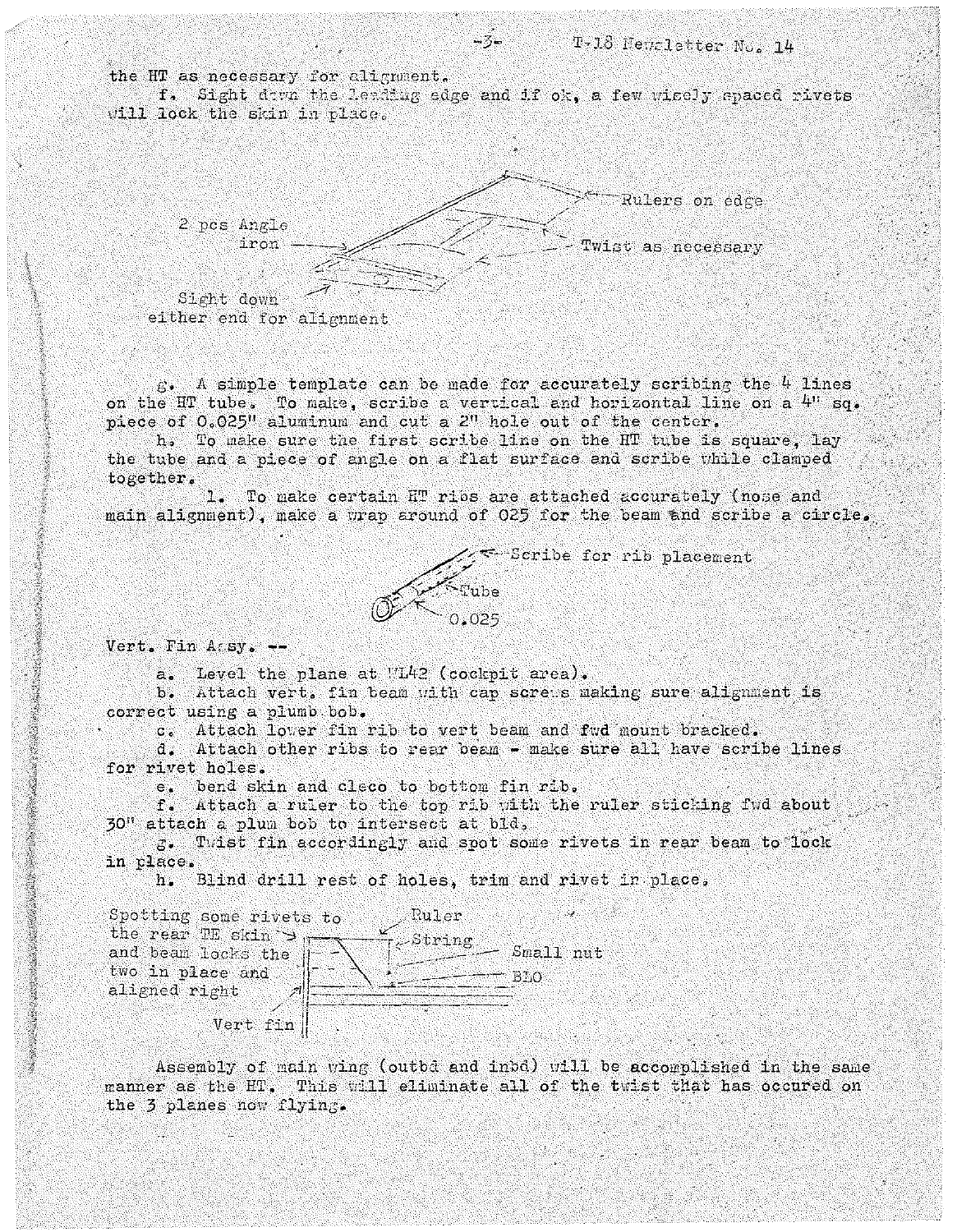## doubler make it like this.

1 KJ M

## What is the latest on props for the T-18?  $7.$

Jack Parks prop now installed on Ralph Thenhaus' T-18 is 6567. It was 6565 and should be 6569. Ralphs prop is 6565 and should be 6567. It is a guessing game because the blanks from which they are made vary considerably. Diameter and pitch are most important but blade width (activity factor) and thickness have considerable influence,

 $-5 -$ 

8. Rivets along the inner wing leading edge of both Hanson's and Warwick's'ships locsened. (AN's were used). What should be one about this?

The leading edge rivets on the center wing are too few. I am adding 6 rivets to each leading edge rib both top and bottom on the center wing. "I cut the rib stiching too close". Although Thenhaus' wing hasn't loosened (pop rivets), Dick Hanson's T-18 is 250# (20%) over design weight and the cockpit vent system adds full dynamic pressure on the inside of the skin to the low pressure on the outside and Dick's wings have the added rivets now.

It is possible to get a small amount of twist in a wing panel using  $\Theta_{\alpha}$ matched-hole tooling with dimpled holes, wouldn't it be wise to use a simple fixture for holding the panels during riveting?

It would be well to check frequently for alignment of all structures while riveting. Neither clecos nor rivets really fill the holes and twist can develop during riveting.

## MAKING A FIBERGLAS GAS TANK - By Don Carter , 2316 Donna Dr., Vestal, N.Y.

The following reasons led to my choice of fiberglas rather than aluminum;

1. Lack of aluminum welding capability.

2. Elimination of the fuel gage (markings on the tank seen through a mirror on the forward tunnel could provide a highly reliable fuel gage. 3. Eecess in tank for radio and addition of sump would have been difficult modifications if aluminum were used.

The sketch shows the sump and the recess for the radio which is located in the lower center of the instrument pauel. The instrument panel has been moved aft about 3 inches at  $UL42$  and is perpendicularto the fuselage referen line. The recess is deep enough to accommodate the long radio 1-1/2 systems such as the Mark 12 and the KX 150.

Dreading the though of building a form of wood and cardboard, which seems to be the more conventional home-builder's method, and also desiring the forms to be reusable by other T-13 builders, were the factors responsible for the technique which I developed for the fabrication of my tank. Basically, the tank is made of the three parts as called out for the aluminum assembly on the drawings (the two ends, and a wrap around skin). However, instead of joining the parts by butting I left an additional 3/4 inch flange on the end pieces so that the skin could overlap. For a perfect fit the flange angles with respect to the ends should be something other than 90° but with a little triming a good fit was obtained. The end form blocks were made of 2 inch think pine and had the 1 inch radius as called out on the drawing.

Before going any further I would like to discuss a little of the philosophy of the fabrication method. To avoid the probability of loose fibers on the inside of the tank, only cloth was used for the first two layers and all inside surfaces were laid against the forming surface.